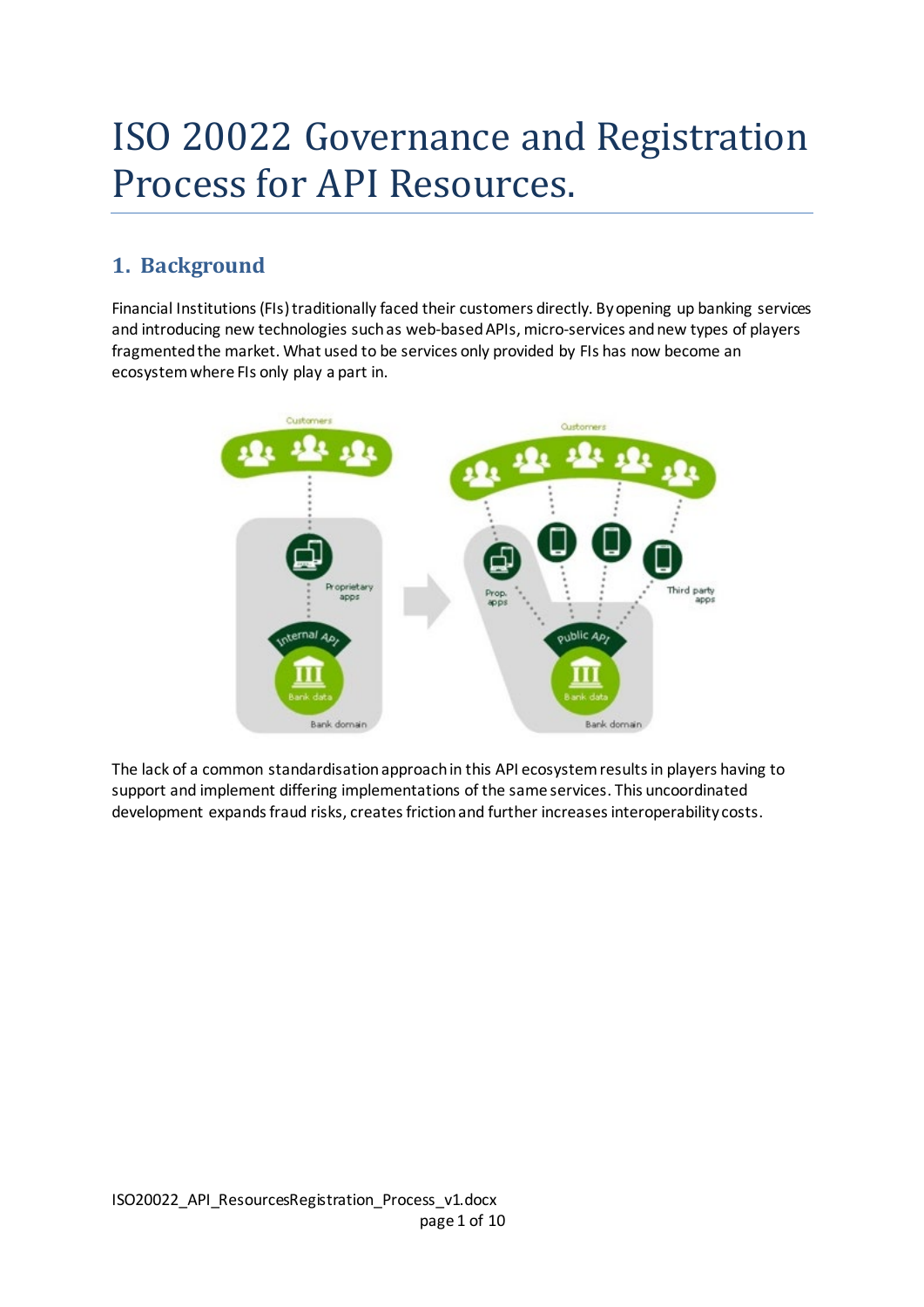# **2. Benefits of using ISO 20022**

The ISO 20022 business model is the central repository containing the business elements, business components, message elements, message components and message definitions. The re-use of the ISO 20022 business model for API resources will ensure consistency of business data between APIs as well as with ISO 20022 messages. This standardised approachguarantees straight-throughprocessing throughout the entire financial transaction life cycle.



*ISO 20022 to foster interoperability independently of the underlying technology* 

# **3. Scope**

Standardising the API development consists of two steps:

- 1. Standardising the API Resources: API Resources represent data elementsthat a service provider exposes to its clients via API methods. Using registered standardised API resources will ease the integration of the APIs for the service provider and its clients with other standardised (API) services and with standardised ISO 20022 messages.
- 2. Standardising the APIs: This step relates to the design of the API calls that manage the resources (read, change, create, etc.).

**Whilst this second step is out of scope for this document**, re-using standardised ISO 20022 registeredAPI resources asthe first stepof developing ISO 20022 compliant APIs, constitutes the main scope of this document.

# **4. Registration process**

The ISO 20022 Registration Authority (RA) is responsible for the registration and publication of the ISO 20022 business model.

An organisation wishing to register ISO 20022 compliant API resources must submit its request to the RA following the processes described hereafter. These processes comprise the registration of API resources for which the pertinent business processes are already present in the ISO 20022 business model, the registration of new API resourcesfor which no existing business processes exist in the ISO 20022 business model and the maintenance of existing API resources.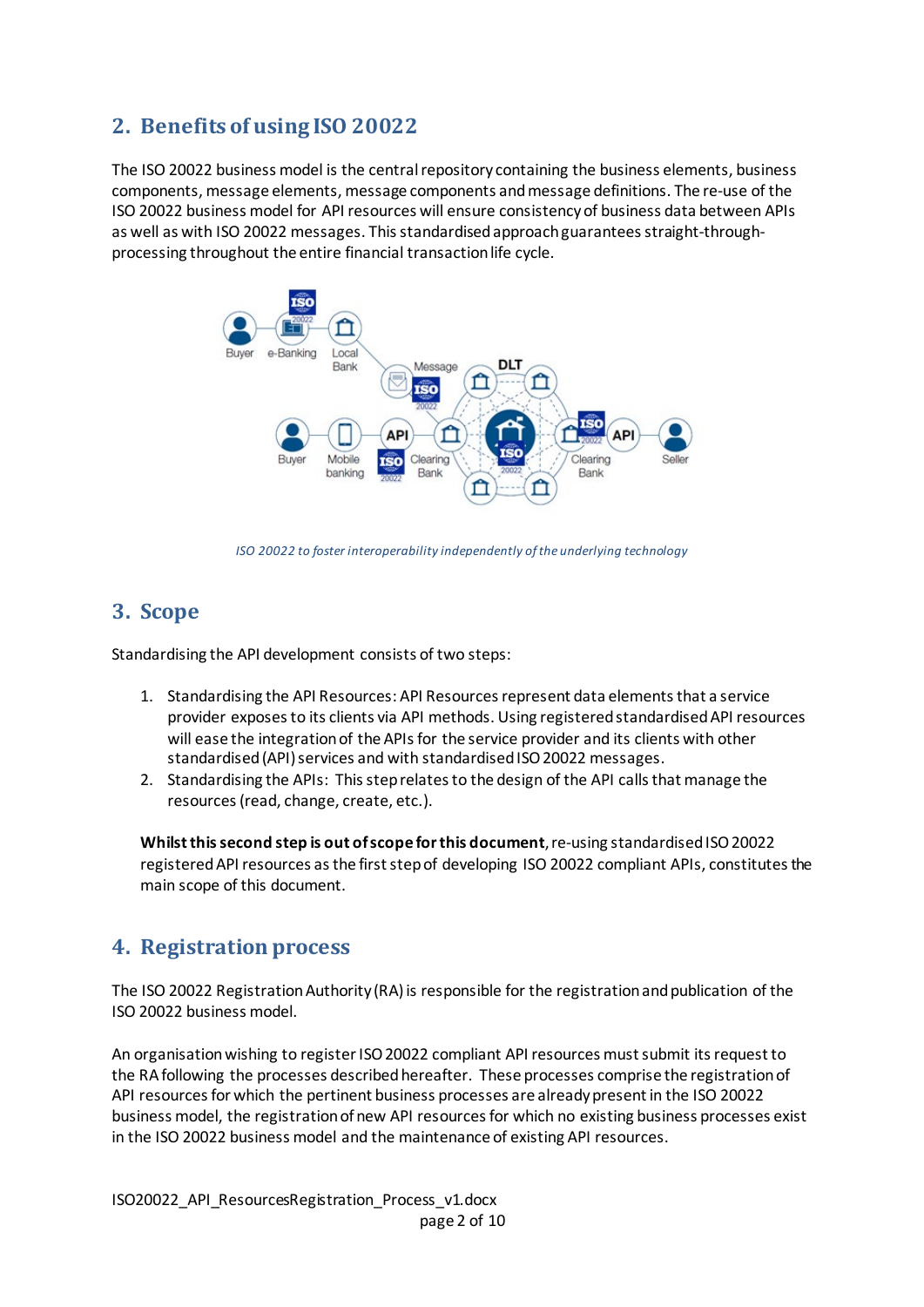This registration process addressesthe requirements for a flexible and agile API development environment. Developers can design and maintain their resources and APIs at their own pace, based on registeredISO 20022 API resources.

The ISO 20022 Business Model contains MessageComponents. A MessageComponent is a collection of MessageElements with their data types. These are closely aligned to the concept of API resources and can therefore be used as a basis to define API resources. Examples are provided in Annex 4.

API resources are a collection of existing MessageElements used in existing MessageComponents, regrouped in one or more new MessageComponents. These resources are either not but re-using and regrouping existing MessageElements for the purpose of API Resource design or creating new business content in the ISO 20022 Business Model.

When new content is to be created in the ISO 20022 Business Model, the responsible ISO 20022 registration bodies entrusted with the evaluation defined in this registration process will ensure a more thorough review of the request.

# **5. Governance and registration process for development of new ISO 20022 compliant resources**

## **5.1.Request for registration**

An organisation ('submitting organisation') wishing to develop a new ISO 20022 compliant resource must submit an *API Resource Business Justification* (API BJ) on the iso20022.org website. The API BJ is checked for completeness by the ISO 20022 RA, logged on the website and confirmed to the submitting organisation within the next five business days.

The API BJshould explain the purpose of the development, the applicable business processes, business transactions (business areas) involved and include a committed timeline for the development.

The RA will first verify that the content is not a duplicate of a similar BJ and second that it could not be achieved through amendments of existing API resources, i.e. the maintenance process, and will thereafter forward the BJ to the responsible ISO 20022 registration bodies as defined in this process for them to provide comments.

In case of comments, the submitting organisation will address those in, if need be multiple, updated versions of the BJ until all justified and reasonable comments have been addressed. Final BJ approval is implicit, if the responsible ISO 20022 registration bodies have no further justified and reasonable comments within four weeks following the last version of BJ.

#### **5.2.Development**

Following approval of theAPI BJ, the RA will provide the toolsthat allow for easy access to the latest version of the ISO 20022 Repository to the submitting organisation with detailed instructions on the deliverables required (see 5.3 below). The tool is provided free of charge.

ISO20022\_API\_ResourcesRegistration\_Process\_v1.docx The RA provides the submitting organisation with a clear description of the required deliverables, the materials necessary to set up the required modelling environment and a 'compliance checklist' of rules to observe to develop ISO 20022 compliant API resources.

page 3 of 10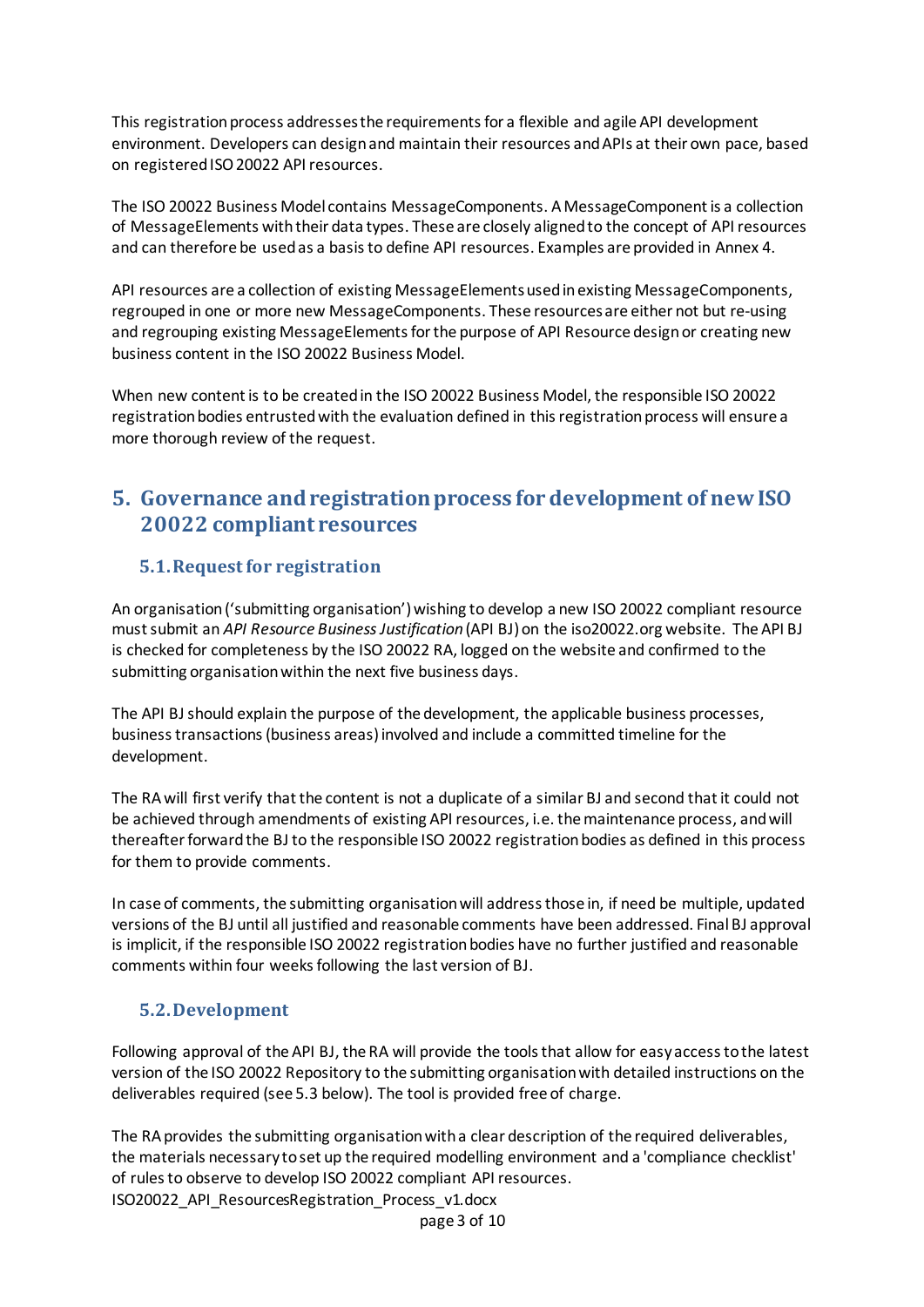The submitting organisation wishing to register resources selects the relevant ISO 20022 message elementsin the ISO 20022 Repository to design the API resources. If the desired elements are not available, new elements are created following the ISO 20022 API modelling guidelines.

The submitting organisation develops the ISO 20022 compliant API resources and part 1 of the *Resource Definition Report* within the timeframe indicated in its request for registration(API BJ). If a delay is expected, the submitting organisation promptly informs the RA with a new submission date.

The resources and the report are submitted to the RA that checks the compatibility according to the ISO 20022 modelling guidelines before submission to the responsible ISO 20022 registration bodies for evaluation. Upon detection of non-compliance, the RA returns to the submitting organisation with a quality report and works with the submitting organisation that is responsible for applying correcting measures until a compliant submission is achieved.

The APIs themselves are out of scope of this process.

#### **5.3.Evaluation**

When the submission is compliant and complete, the API resource components are registered by the RA before evaluation and appear as 'provisionally registered' in the Repository on the iso20022.org website.

The RA generates the evaluation documentation and sends it to the responsible ISO 20022 registration bodies. The documentation consists of:

- A Resource Definition Report (RDR) describing the resources. The RDR is made of three parts:
	- o Part I is provided by the submitting organisation to describe the business transactions (state diagram, interaction diagram…) for which the proposed resources will be used.
	- o Part II is a detailed description of the contents of each resource and its definition. It is generated by the RA.
	- o Part III is a description of the business model components used to create the API resource components. It is generated by the RA.
- JSON Schemas(and ideally a Microsoft Excel spreadsheet) as an equivalent specification of RDR part 1 in a machine-readable format describing the resources.

On top of the evaluation documentation provided by the RA, the submitting organisation is expected to give an introductory presentation to the ISO 20022 registration bodies entrusted with the evaluation and may propose additional documentation to further facilitate the evaluation.

The responsible ISO 20022 registration bodies evaluate each submission. Any correction needs identified during the evaluation cycle will be returned to the submitting organisation. The submitting organisation shall decide either to motivate its decision if changes proposed by the evaluating ISO 20022 registration bodies are not retained, or otherwise to correct and resubmit, potentially, through repeatedevaluation cycles, if needed.

ISO20022\_API\_ResourcesRegistration\_Process\_v1.docx The responsible ISO 20022 registration bodies verify that the submission is within the scope expressed in the corresponding request and evaluate the candidate ISO 20022 compliant API

page 4 of 10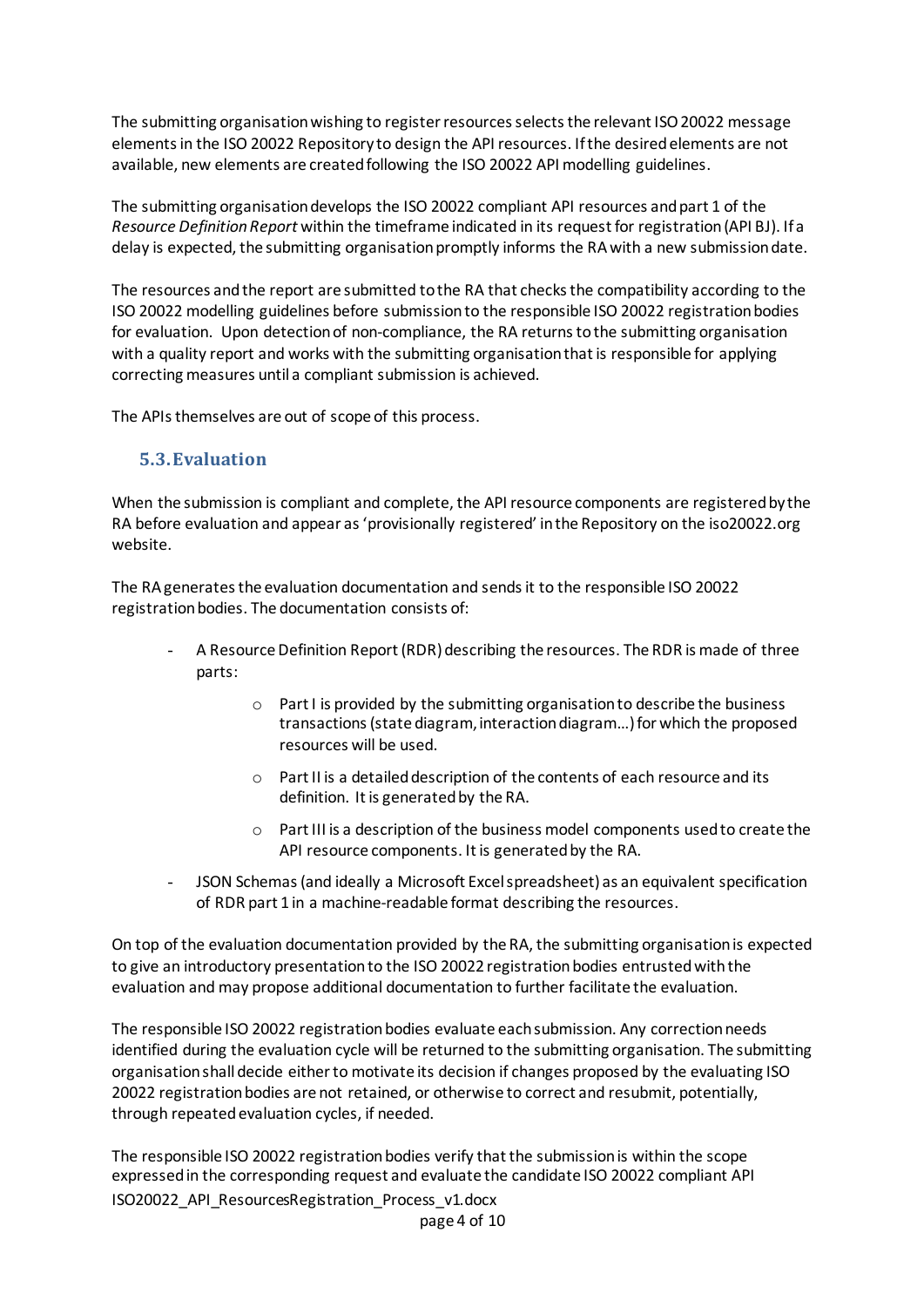resourcesfrom a business standpoint before they are officially accepted and published as ISO 20022 compliant resources. The responsible ISO 20022 registration bodies proceed with the evaluation and approve the API resources in maximum one calendar month from receipt of their submission.

## **5.4.Publication**

Following the positive evaluation and approval, the RA publishes the ISO 20022 compliant API resources on [www.iso20022.org](http://www.iso20022.org/) as JSON Schemastogether with the Resource Definition Reports.

#### **5.5.Withdrawal**

At any time during the registration process and until the resources are approved by the responsible ISO 20022 registration bodies, the submitting organisation may decide to withdraw or suspend its submission by informing the RA and providing the reason for such decision.

# **6. Governance and registration process for the maintenance of existing ISO 20022 compliant resources**

#### **6.1.Request for update of ISO 20022 financial repository items (aka maintenance)**

An organisation ('CR submitter') wishing to change (enhance or amend) an existing ISO 20022 compliant API resource must submit an *API Resource Change Request* (API CR)on the iso20022.org website. The API CR is checked for completeness by the ISO 20022 RA, logged on the website and the RA informs the submitting organisation who had originally submitted the BJ for the development of the API resource within the next five business days following the receipt of the API CR.

The API CR should explain the purpose of the change, the business transactions (business area) involved and include a proposed timeline for availability of the proposed change. The RA will forward the API CR to the ISO 20022 registration bodies responsible for the reviewand acceptance.

The API CR approval is implicit. If the responsible ISO 20022 registration bodies have no comments within four weeks of the submission of the API CR, it is considered 'approved'. An approved API CR is subsequently referred to as 'candidate API CR'.

Next, the RA forwards the candidate API CR to the submitting organisation.

#### **6.2.Development**

If not already available, the RA provides the submitting organisation with a clear description of the required deliverables, the materials necessary to set up the required modelling environment and a 'compliance checklist' of rules to observe to develop ISO 20022 compliant API resources.

The submitting organisation wishing to maintain API resources selectsfrom the dedicated tool the relevant ISO 20022 message components in the ISO 20022 Repository to amend and re-design the API resources.

The submitting organisationselects and maintains the ISO 20022 compliant API resources and updates part 1 of the *Resource Definition Report*(as necessary) within the proposed timeframe

ISO20022\_API\_ResourcesRegistration\_Process\_v1.docx page 5 of 10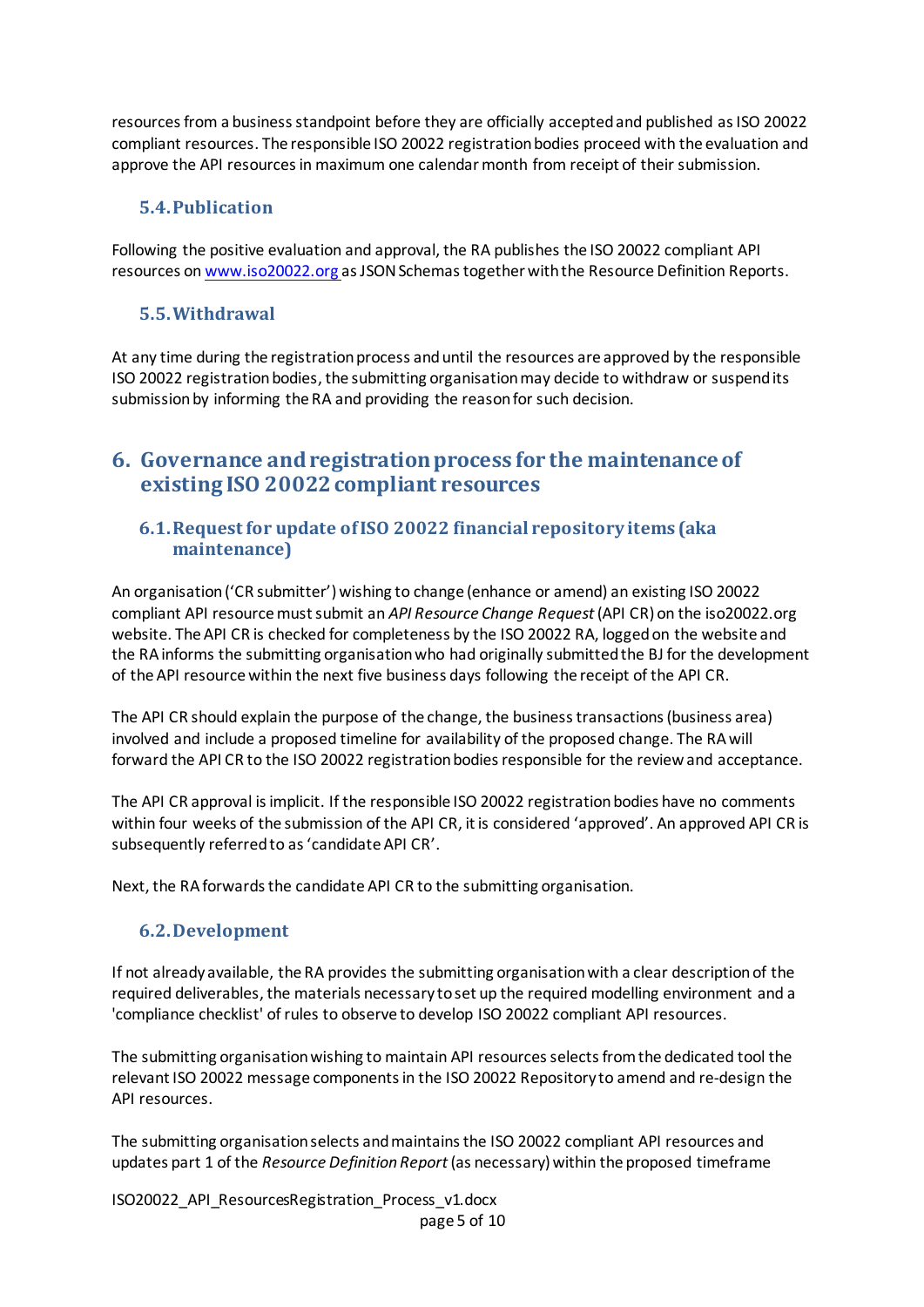indicated in the API CR. If a delay is expected, the submitting organisation promptly informs the RA with a new submission date.

The API resources and the report are submitted to the RA that checks the compatibility according to the ISO 20022 modelling guidelines before submission to the ISO 20022 registration bodies responsible for the evaluation. Upon detection of non-compliance, the RA returns to the submitting organisation with a quality report and works with the submitting organisation that is responsible for applying correcting measures until a compliant submission is achieved.

As indicated before for the original development process, the maintenance of APIs themselves is out of scope of this process.

## **6.3.Evaluation**

When the submission is compliant, API resource components are registered by the RA before evaluation and appear as 'provisionally registered' in the Repository on the iso20022.org website. The API resource evaluation process follows the same steps as in the corresponding process described earlier in the section on the original development of API resources(cf. chapter 5.3).

#### **6.4.Publication**

Following the positive evaluation and approval, the RA publishes the updated ISO 20022 compliant API resources o[n www.iso20022.org](http://www.iso20022.org/) as JSON Schemastogether with the updated Resource Definition Reports.

#### **6.5.Withdrawal**

At any time during the registration or maintenance process and until the resources are approved by the responsible ISO 20022 registration bodies, the submitting organisation may decide to withdraw or suspend its submission, by informing the RA and providing the reason for such decision.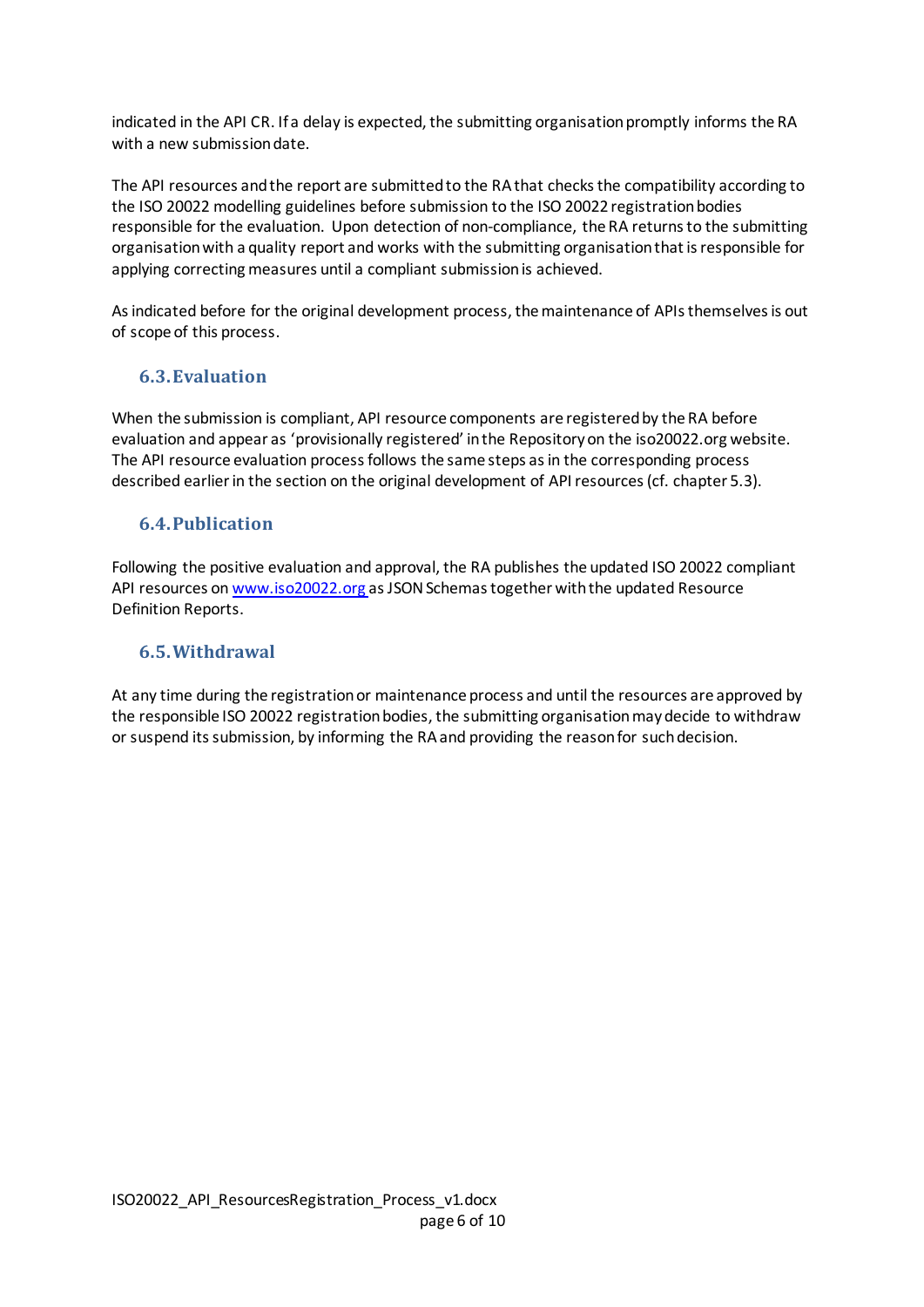# **7. ANNEX**

## **7.1.Annex 1 ISO 20022 API Resource Registration Process: new BJ approval sub-process**

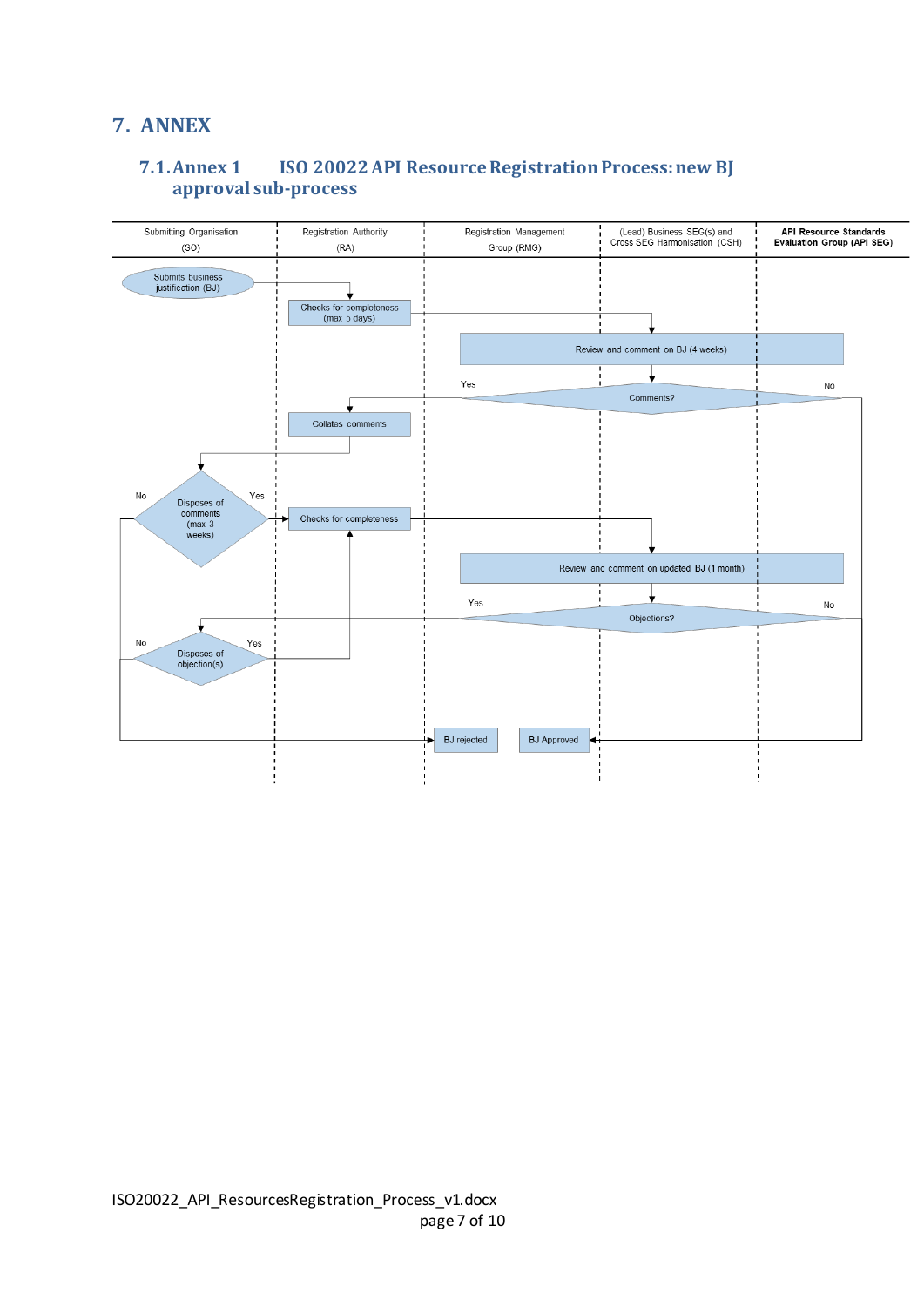# **7.2.Annex 2 ISO 20022 API Resource Registration Process: API Resource development sub-process**

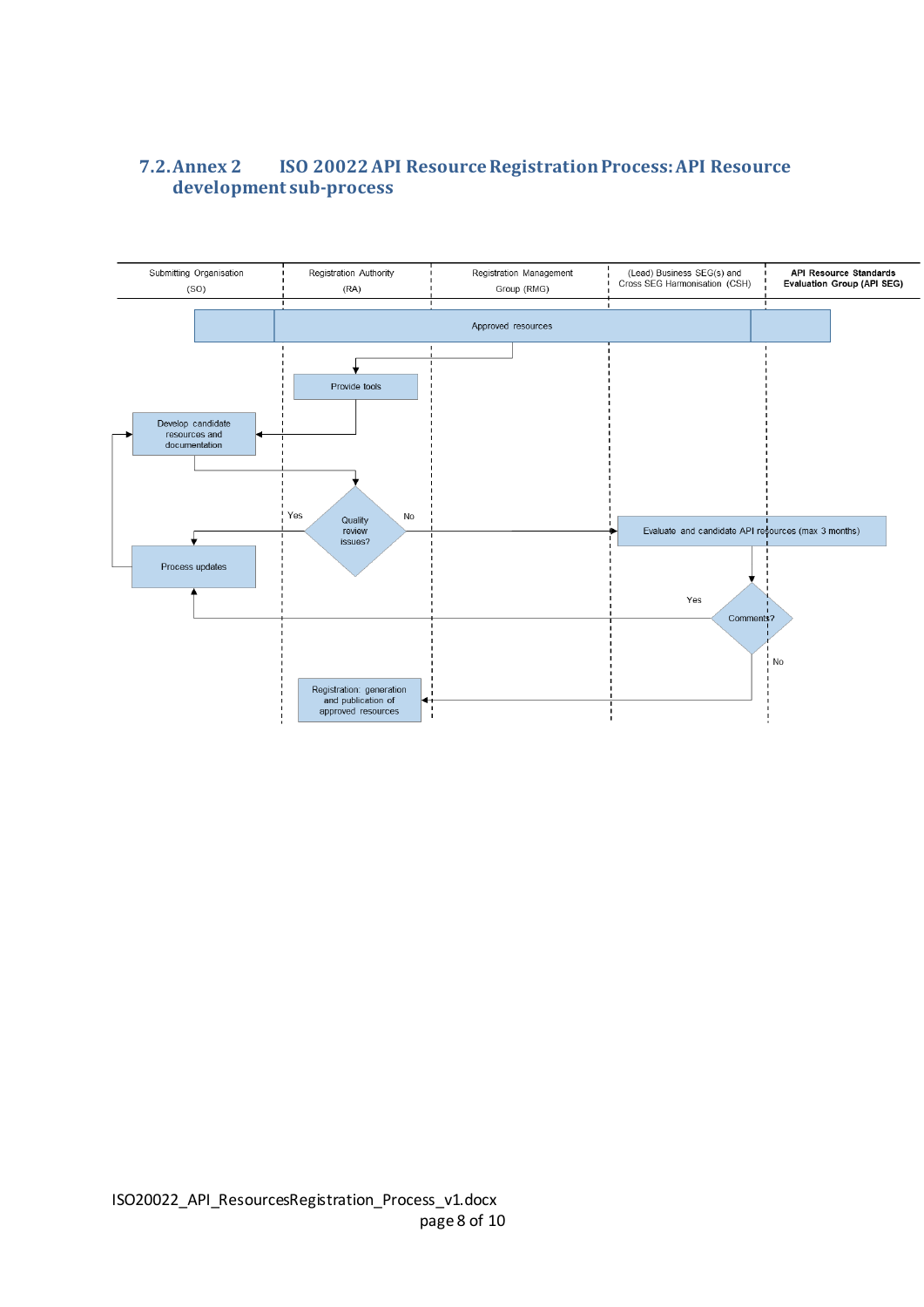

## **7.3.Annex 3 ISO 20022 API Resource Registration Process: Resource maintenance sub-process**